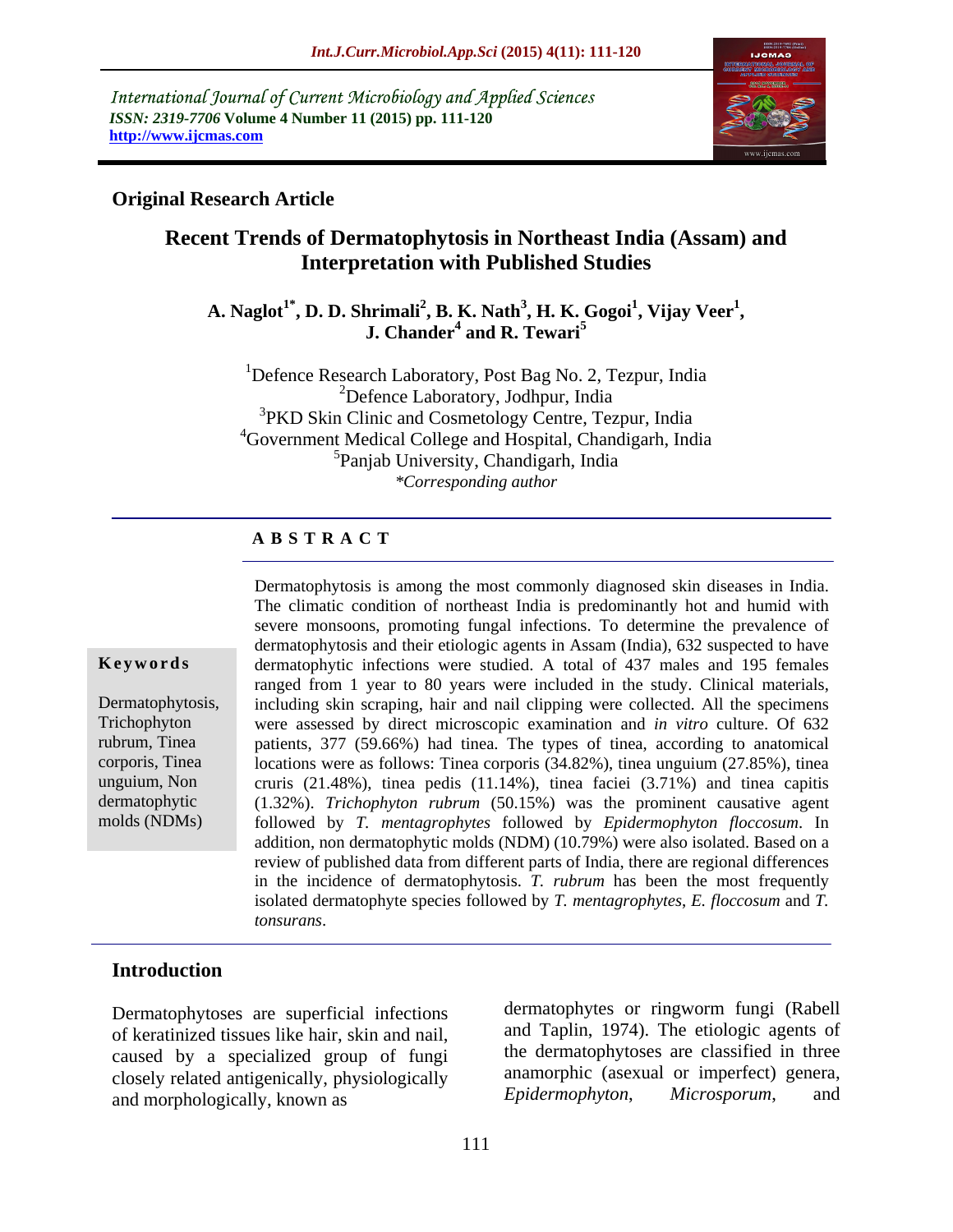*Trichophyton* (Ajello, 1968). In addition, dermatophytes can alsobe divided into disease. anthropophilic, zoophilic, and geophilic species on the basis of their primary habitat associations. Species of all three groups can cause human infection (Ajello, 1962). Dermatophytic infections include several distinct clinical manifestations named A total of 632 clinical samples was collected according to the anatomic locations from patients visiting at the outpatient involved. The severity of the disease relies department of dermatology, 155 Army Base on the specific strain of the infecting dermatophyte, the sensitivity of the host and the site of infection (Rippon, 1988; region for a period of three years, from Richardson and Warnock, 2012). January 2012 to December 2014. Before the Dermatophytosis is very common samples were collected, the information throughout the world. About 20-25% of the regarding gender, age, site of lesion and the world's populations are infected with profession of the patient was noted. During dermatophytic fungi and the incidence is increasing on a steady basis (Menan *et al.*, sterilized with 70% alcohol and ensured 2002). At any topographical location no total dryness. Then the samples were human race is free from dermatophytoses collected by scrapping skin, clipping nails (Rippon, 1988). However, the prevalence of and plucking the hairs with sterile scalpel dermatophytosis varies according to and forceps. Collected samples were kept in geographical regions. The variance in the a sterile container and carried to the distribution pattern of dermatophytosis is attributed to the social practices, migration of labour, movements of troops, Direct microscopic examination was carried immigration and frequent worldwide out using 10% KOH-DMSO preparations to travelling (Rippon, 1988; Sepahvand, 2009).

Several studies have investigated the Sabouraud cycloheximide chloramphenicol prevalence of dermatophytosis in different agar (Himedia Laboratories Pvt. Ltd., India), parts of the world as well as many regions of incubated at 28°C for 4 weeks and observed India. A North Eastern region of India, after an interval of 2–3 days (Irene and Assam has predominantly humid subtropical climate with hot, humid summers,

trade centre of northeast India, the present dermatophytosis, their etiological agents and

changes in distribution patterns of the disease.

### **Materials and Methods**

### **Sample collection**

Hospital, Tezpur, Assam and from different cosmetic clinics located in and around the region for a period of three years, from sample collection, the lesion site was laboratory for further analysis.

observe fungal hyphae (Singh and Beena, 2003). Specimens were inoculated on Summerbell, 1995).

severe monsoons and mild winters, the Identification of the cultures was based on fungal infections particularly macro and microscopic morphology, hair dermatophytosis is quite common. perforation test, urease and cornmeal agar Moreover, due to the socioeconomic Urease test was used to differentiate conditions of the residents, immigration of between *Trichophyton rubrum* and *T.*  labours and tourists as well as being the *mentagrophytes*. Further, for definitive study was aimed to establish the importance agar with 1% dextrose was used. *T. rubrum* of this region for prevalence of produces red pigment in this medium (Himedia Laboratories Pvt. Ltd., India) tests. identification of these isolates, corn meal (Naseri *et al.,* 2013). In addition, further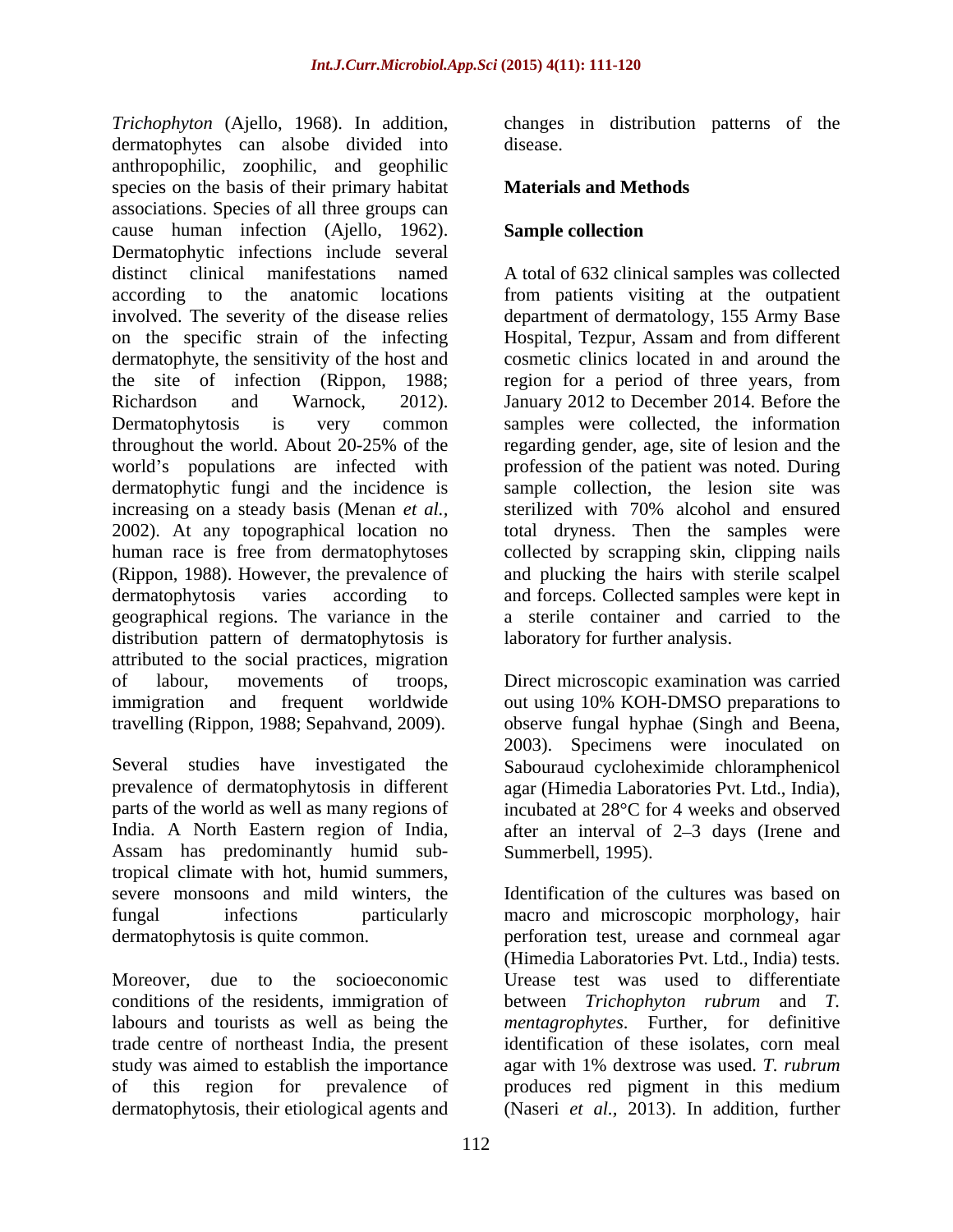species level identification of the isolates *tonsurans*. Though, species like *T*. was confirmed by ITS rDNA sequencing

## **Results and Discussion**

followed by tinea unguium (27.85%), tinea cruris (21.48%), tinea pedis (11.14%), tineafaciei (3.71%), tinea capitis (1.32%), tinea mannum (0.79%) and tinea barbae

According to clinical manifestations with patients wer<br>respect to age, patients belonging to age contributing respect to age, patients belonging to age contributing 78.77% of the total group 21-30 years and 31-40 years were dermatophytosis. This finding is well dermatophytes. Tinea cruris, tinea unguium and tinea pedis were observed commonly in

*T. rubrum* (50.15%) was the prominent causative agent, isolated mostly from tinea corporis, tinea unguium and tinea cruris. The other dermatophytic species isolated were *T. Epidermophyton floccosum* (9.84%). In addition, non dermatophytic molds (NDM)

The prevalence of dermatophytosis has been studied in various parts of India. The incidence of dermatophytosis ranges from

(Ninet *et al.,* 2003). *audouinii* have also been isolated, but in less *tonsurans*. Though, species like *T. violaceum*, *Microsporum gypseum* and *M.*  number (Table 4).

Out of 632 clinical specimens,437 samples subtropical countries like India makes were of male and 195 samples were of dermatophytoses or ringworms a very female (Fig. 1). Direct microscopic and common superficial fungal skin infection. culture examinations showed 377 (59.66%) Factors like socioeconomic conditions, cases were positive for different types of lifestyle and migration also play further dermatophytic infections (Table 1). Tinea significant role in the prevalence of corporis (34.82%) was the prominent dermatophytosis in population. The present clinical manifestation of dermatophytosis study investigated the epidemiology of Hot and humid climate in tropical and dermatophytic infections in the northeastern region of India, Assam.

(0.53%) (Table 2). males (81.43%) than in females (18.57%) most commonly infected with correlated with the outcomes of other male. 2012; Maulingkar, 2014). The cases of *mentagrophytes* (29.2%) and young adults irrespective of the gender and (10.79%) were also isolated (Table 3). conditions. In addition, personal hygiene prominent reports from different regions are cases is mainly due to the fact that they are summarized in figure 1 and table 4. physically more active, which predisposes to According to published studies, the increase sweating thus facilitating fungal 36.6% to 78.4% in India. Moreover, *T.*  2010; Lyngdoh, 2014). The lower incidence *rubrum* has been the most frequently in females might be due to the no isolated dermatophyte species followed by reportingto the dermatology clinics and *T. mentagrophytes*, *E. floccosum* and *T.*  prevailing social stigma in the semi urbanIn our study, tinea was more common in with a ratio of 4.38:1 and the majority of the patients were between 21 and 50 years contributing 78.77% of the total dermatophytosis. This finding is researchers in India (Bindu and Pavithran, 2002; Grover and Roy, 2003; Bhavsar *et al.,* dermatophytosis are usually in lag phase from 1 to 10 years, then in exponential phase from 11 to 40 years and finally in decline phase from 41-80 years (Table 2). This suggests that infections are common in the reason behind is the working culture which disposes them to the climatic and the nature of the job also act as add on factors in the occurrence of dermatophytosis in young adults. The predominance of male growth (Mishra *et al.,* 1998; Patel *et al.,*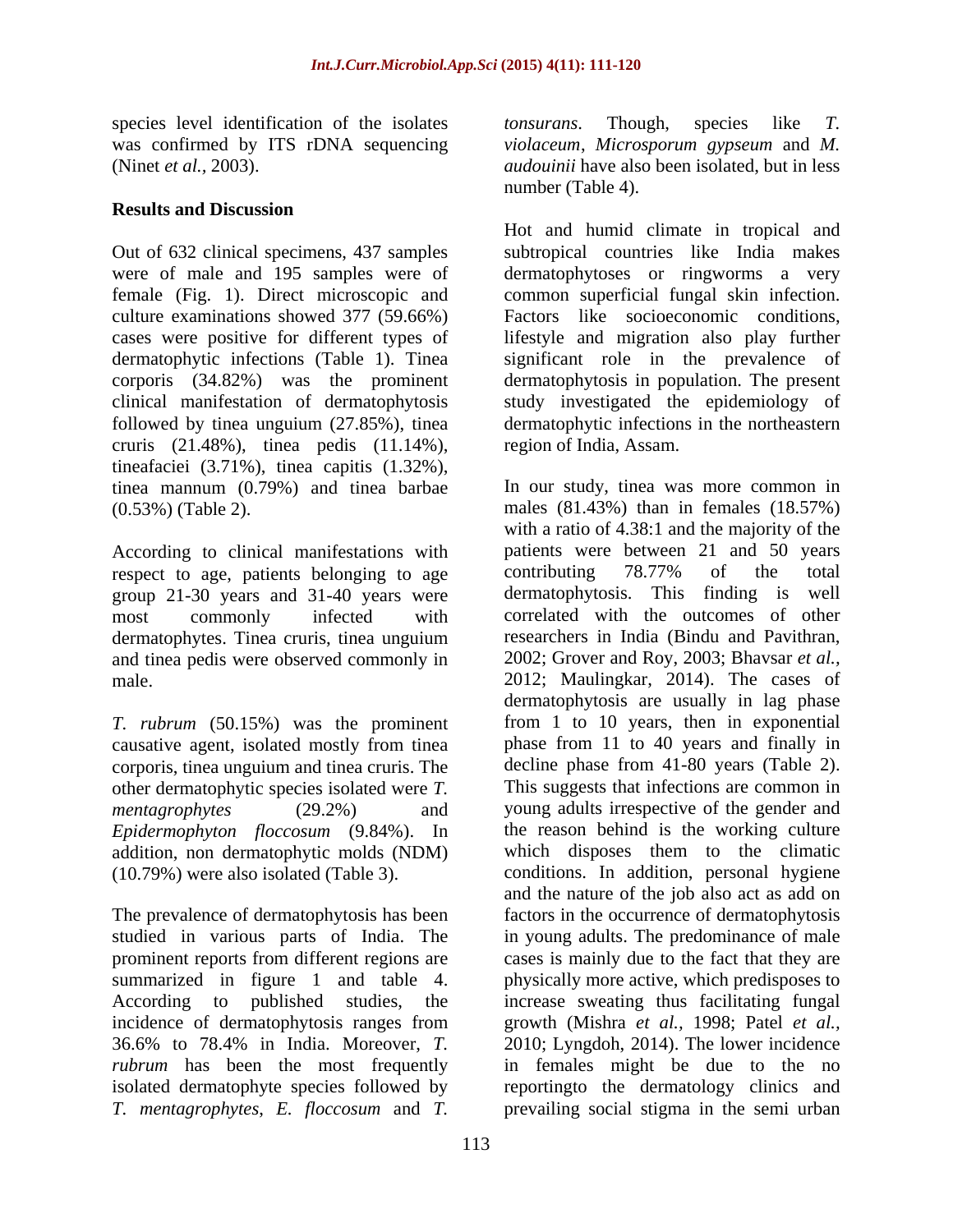and rural population (Garg *et al.,* 2004; Summana and Singaracharya, 2004; Naseri *et al.,* 2013).

studies conducted in India (Aggarwal *et al.*, virulence (Dahl and Grando, 1994). correlated with their profession as they wear reported T. mentagrophytes as the closed shoes regularly for longer hours for predominant species followed by T. rubrum. the day. Similarly, Lyngdoh *et al.* (2014) and labourers with poor hygiene. Whereas tonsurans as the commonest species <br>Kainthola *et al.* (2014) reported tinea capitis followed by *T. rubrum*, explaining that the region, Uttarakhand, India. This may be due to the tradition of populace to wear caps for prolonged time irrespective of weather and In our study, from tinea unguium cases *T.*  poor hygiene. In our study tinea unguium is *rubrum* was commonly isolated which is in the second most common tinea infection. This finding is well supported by the study of Bhatia and Sharma (2014) in Himachal Bhavasar *et al.,* 2012). It is due to the ability Pradesh. The incidence of tinea unguium of *T. rubrum* to survive and adapt well on may be attributed to the fact that infection is skin surfaces, and easy to colonize on hard typically asymptomatic, usually ignored by keratin (Dahl and Grando, 1994; Bhavasar *et*  young adults and hence no proper medical *al.*, 2012). treatment is taken. Infected nails serve as a chronic reservoir of infection leading to In the present study, 10.79% of the isolates frequent mycotic infections of the skin. The belong to non dermatophytic molds (NDM) occurrence of clinical types of (Table 3). Though commonly referred as dermatophytosis in a particular population contaminants and reported to colonize

mainly depends on geographical location, profession, hygiene, age group and gender.

The commonest clinical type observed in the prevalent causative agent followed by *T.*  present study was tinea corporis followed by *mentagrophytes* (Table 3) which is in tinea unguium and tinea cruris (Table 2). conformity with other studies in India (Table The finding with respect to tinea corporisis 4). The prevalence of this species is due to well corroborated with the majority of better adaptation in many habitats and 2002; Bindu and Pavithran, 2002; Summana Moreover, the frequency of recurrent and Singaracharya, 2004; Sen and Rasul, infection with this dermatophyte is quite 2006; Bhavsar *et al.,* 2012 and Maity, 2014). common because of its ability to produce However, Grover *et al.* (2003) reported tinea less severe lesions, often left untreated or pedis as the prominent dermatophytosis in neglected by the patient (Venkatesan, 2007). serving army personnel which could be well In contrary, Bhatia and Sharma (2014) had also showed tinea pedis as the most common *rubrum* is usually linked to chronic manifestation in the majority of the dermatophytosis (Aya *et al.,* 2004) and such Meghalaya population because people tend severe cases were excluded from the study. to wear socks and shoes for prolonged Besides, extended use of antifungal therapy periods irrespective of climatic conditions. to treat patients might have also reduced the In contrast, in the study of Gupta *et al.* occurrence of this species in the concerned (2014) tinea unguium was the major group region (Bhatia and Sharma 2014). Whereas, because most of the patients were farmers Grover and Roy (2003) reported *T.*  Kainthola *et al.* (2014) reported tinea capitis followed by *T. rubrum*, explaining that the as the most common type of tinea in rural variation was due to different geographical population of the Garhwal Himalayan locations harboring different dermatophytic In our study *T. rubrum* was the most virulence (Dahl and Grando, 1994). reported *T. mentagrophytes* as the predominant species followed by *T. rubrum*. This reverse trend was due to the fact that *T. tonsurans* as the commonest species.

> concurrence with the results of other studies in India (Das *et al.,* 2008; Kaur *et al.,* 2008; *al.,* 2012).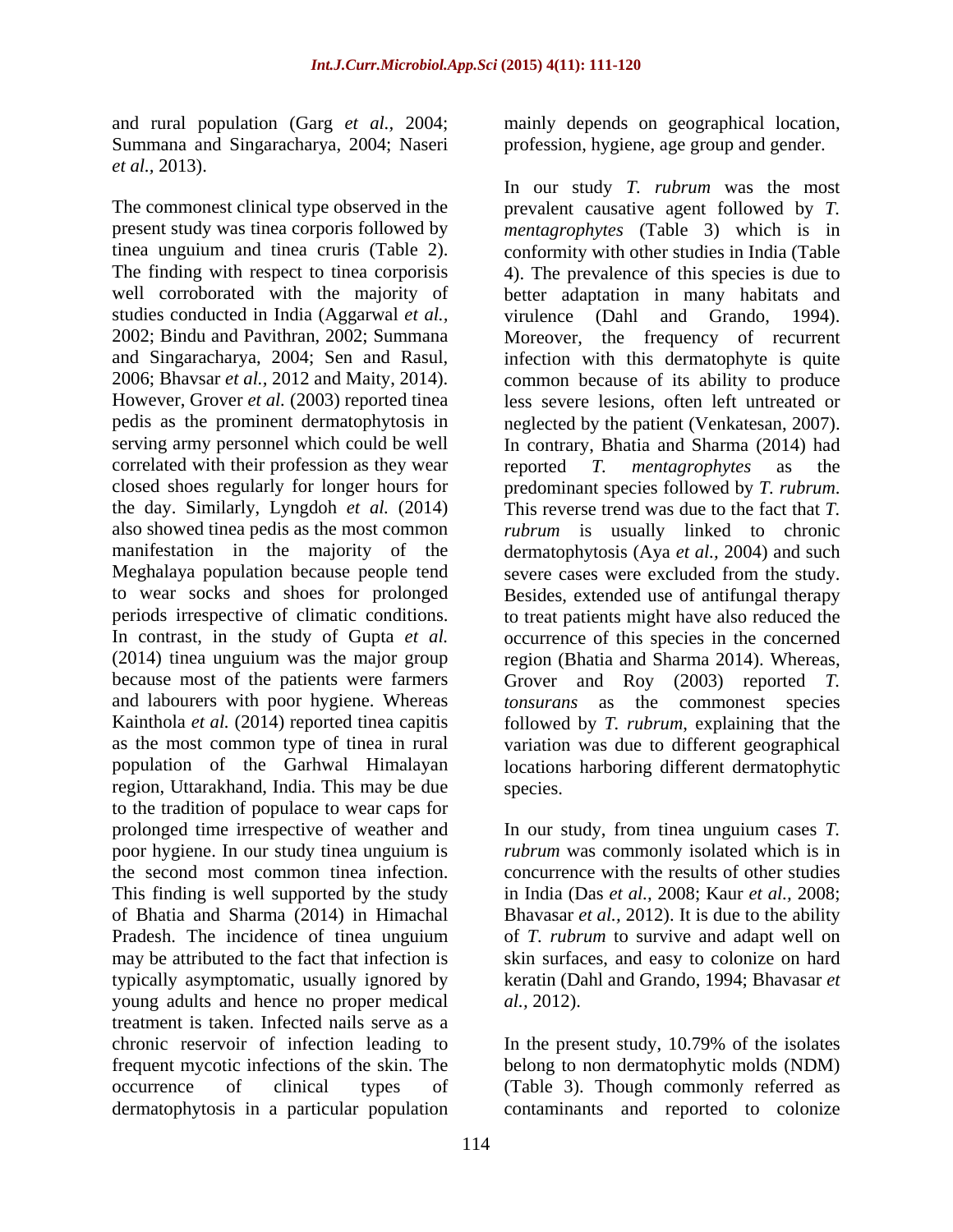(Grover and Roy 2003). Lakshmanan *et al. Candida*, *Aspergillus*, *Alternaria*, *Curvularia* and *Fusarium*, suggesting that

The previously published studies in India also reported but less in number and mainly revealed that the incidence of isolated from tinea capitis (Gupta *et al.,* dermatophytosis is quite common, i.e. > 2014; Peerapur, 2004; Bhavsar *et al.,* 2012). 36% throughout India irrespective of by dermatophytes are common and thus environment is conducive for the growth of species isolated followed by T. 2002; Grover and Roy, 2003; Sen and Rasul, Madhya Pradesh (Gupta *et al.,* 2014)) and Karnataka (Peerapur *et al.,* 2004) also Moreover, in the case of Himachal Pradesh which is significant because non dermatophytosis is less as compared to other published studies in India due to climatic

damaged tissues leading to infection. conditions, particularly low temperature Interestingly, the majority of the NDM was mostly throughout the year, but still isolated from tinea unguium, suggesting infection persists in this region because of their possible direct involvement in the relatively high population density consisting infection. However, their primary role in primarily of farmers and construction pathogenicity of superficial fungal infections workers/labours and high frequency of cannot be established with certainty yet tourism (Bhatia and Sharma, 2014; Lyngdoh (2015) reported 24.4% non-dermatophytic species isolated from most of the clinical fungus in the study, mostly comprising manifestations of dermatophytosis whereas non dermatophytic molds are emerging India (Patwardhan and Dave, 1999; Bindu agents of superficial infections, particularly and Pavithran, 2002; Bhavsar *et al.,* 2012; in nail. The findings are in concurrence with Lyngdoh *et al.,* 2014; Kainthola *et al.,* our results. 2014). In addition, *T. violaceum* and *M.*  mostly throughout the year, but still *et al.,* 2014). *T. rubrum* is the dominant *T. mentagrophytes* is the co-dominant species as reported by several studies in *audouinii* species of dermatophytes were

climatic conditions (Table 4). This The distribution pattern of dermatophytes in suggested that superficial infections caused northeast India has changed during the pose one of the major public health Mattada *et al.* (1982) in the northeastern problems all over the world (Ammem, region showed *T. mentagrophytes* as the 2010). However, the prevalence of dominant isolate followed by *E. floccosum*, dermatophytosis in hot and humid regions of *M. gypseum* and *T. rubrum*. However, our India is high which elucidate that such study revealed *T. rubrum* as the major dermatophytic fungi (Bindu and Pavithran, *mentagrophytes* and *E. floccosum* which is 2006; Balakumar *et al.,* 2012). Whereas researchers (Sen and Rasul, 2006; Sarma studies conducted in Rajasthan (Sharma and and Borthakur, 2007; Lyngdoh *et al.,* 2014). Sharma, 2012), Gujarat (Bhavsar, 2012), This change in dermatophyte flora in the reported high percentage of dermatophytic rest of India and surrounding countries as infections in the respective population. This this region is being considered as the can be attributed to the high temperature for economic hub of the northeast India. most of the time, which facilitate body Moreover, a remarkable finding in our study sweating thus resulting in fungal growth was that the frequency of tinea unguium (Mishra *et al.,* 1998; Patel *et al.,* 2010). cases (27.85%) in the population studied and Meghalaya, the incidence of dermatophytic molds were co-dominant course of time. The study conducted by species isolated followed by *T.*  well supported by the findings of other region is, due to the variation in climatic conditions and also immigration from the which is significant because non (Table 3).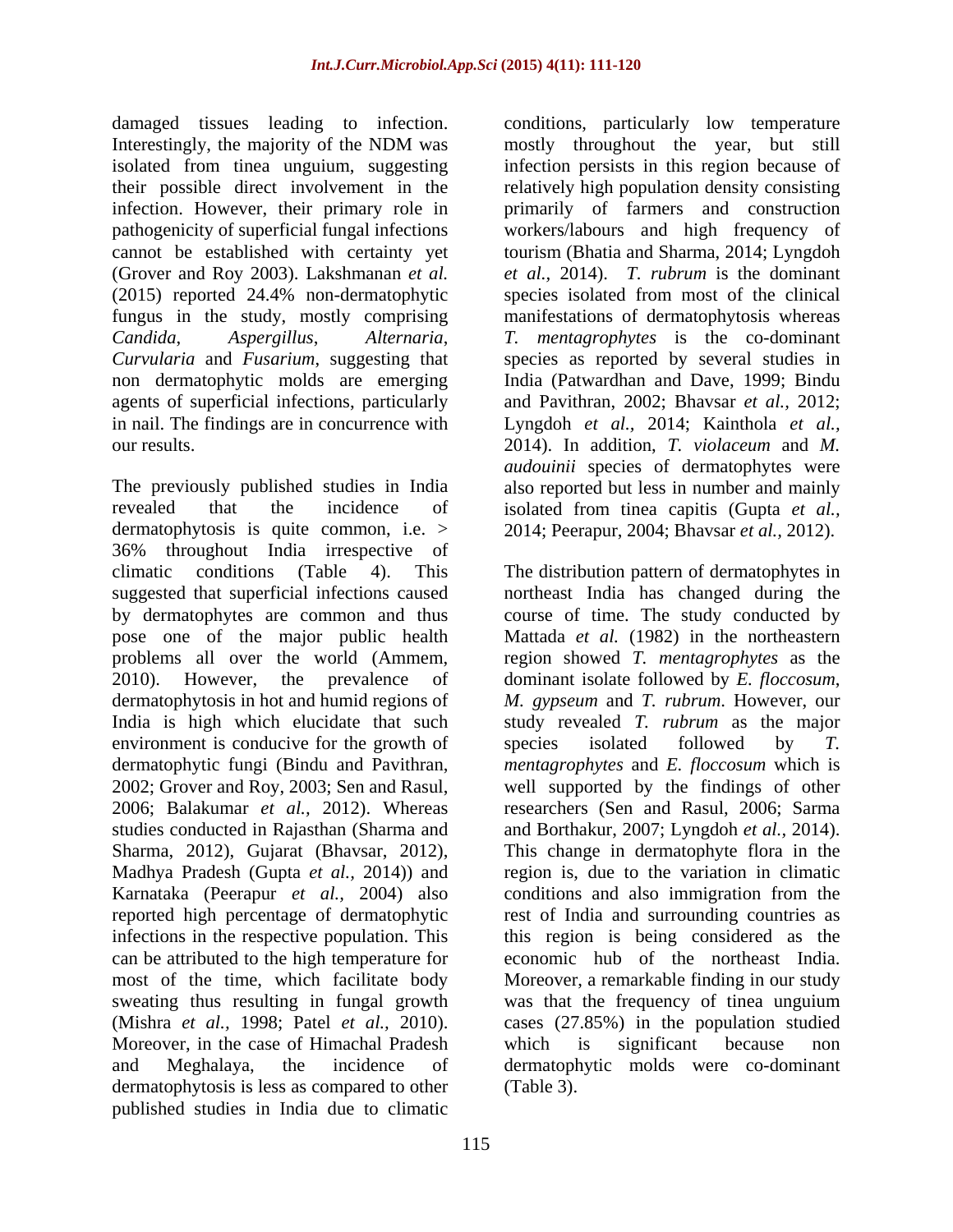|                                               | KOH +ve&                                                                                 | k KOH-ve& | KOH +ve&                                                                        | $\mathcal{L}$ KOH-ve& | Total number of Total number |          |
|-----------------------------------------------|------------------------------------------------------------------------------------------|-----------|---------------------------------------------------------------------------------|-----------------------|------------------------------|----------|
| Clinical<br>Manifestation                     |                                                                                          |           | Culture +ve $\vert$ Culture +ve $\vert$ Culture -ve $\vert$ Culture -ve $\vert$ |                       | +ve cases $& \%$             | of cases |
| T. barbie                                     |                                                                                          |           |                                                                                 |                       | 2(0.53)                      |          |
|                                               |                                                                                          |           |                                                                                 |                       | 30(34.82)                    |          |
| $\frac{T. \text{corporis}}{T. \text{cruris}}$ |                                                                                          |           |                                                                                 |                       | 81(21.48)                    |          |
| T. faciei                                     |                                                                                          |           |                                                                                 |                       | 14(3.71)                     |          |
| T. mannum                                     |                                                                                          |           |                                                                                 |                       |                              |          |
| T. pedis                                      |                                                                                          |           |                                                                                 |                       | 42(11.14)                    |          |
|                                               |                                                                                          |           |                                                                                 |                       | 105(27.85)                   | 191      |
| T. unguium<br>Total                           | $\begin{array}{ c c c c c c c c } \hline 209(33.06\%) & 106(16.77\%) \hline \end{array}$ |           | 62(9.81%)                                                                       | 255(40.34%)           | 377                          | 632      |

**Table.1** Details of clinical types with respect to direct and culture examination

| <b>Table.2</b> Details of clinical<br>manitest. | station with respect to age group and gender |  |  |
|-------------------------------------------------|----------------------------------------------|--|--|
|                                                 |                                              |  |  |

| Clinical      |              |            |          |         |             |        |       |        | Gender                                                   |                          | Total $&$ % |
|---------------|--------------|------------|----------|---------|-------------|--------|-------|--------|----------------------------------------------------------|--------------------------|-------------|
| Manifestation | $(1) - 1(1)$ |            |          |         | 1-50 -      | $1-60$ | 61-70 | 1.80 - | Male                                                     | Female                   |             |
| T.barbie      |              |            |          |         |             |        |       |        |                                                          |                          | 2(0.53)     |
| Γ. corporis   |              |            |          |         |             |        |       |        |                                                          |                          | 130(34.82)  |
| T. Cruris     |              |            |          |         |             |        |       |        |                                                          |                          | 81(21.48)   |
| r. faciei     |              |            |          |         |             |        |       |        |                                                          |                          | 14(3.71)    |
| T.mannum      |              |            |          |         |             |        |       |        |                                                          |                          | 3(0.79)     |
| r. pedis      |              |            |          |         |             |        |       |        |                                                          |                          | 42(11.14)   |
| . unguiui     |              |            |          |         |             |        |       |        |                                                          |                          | 105(27.85)  |
| Fotal         |              |            |          |         | - - -       |        |       |        | $\cup$ $\cup$                                            | $\overline{\phantom{0}}$ |             |
|               | $(2.12\%)$   | $(9.28\%)$ | (36.33%) | 27.85%) | $(14.59\%)$ |        |       |        | $(6.90\%)$ $(2.65\%)$ $(0.26\%)$ $(81.43\%)$ $(18.57\%)$ |                          |             |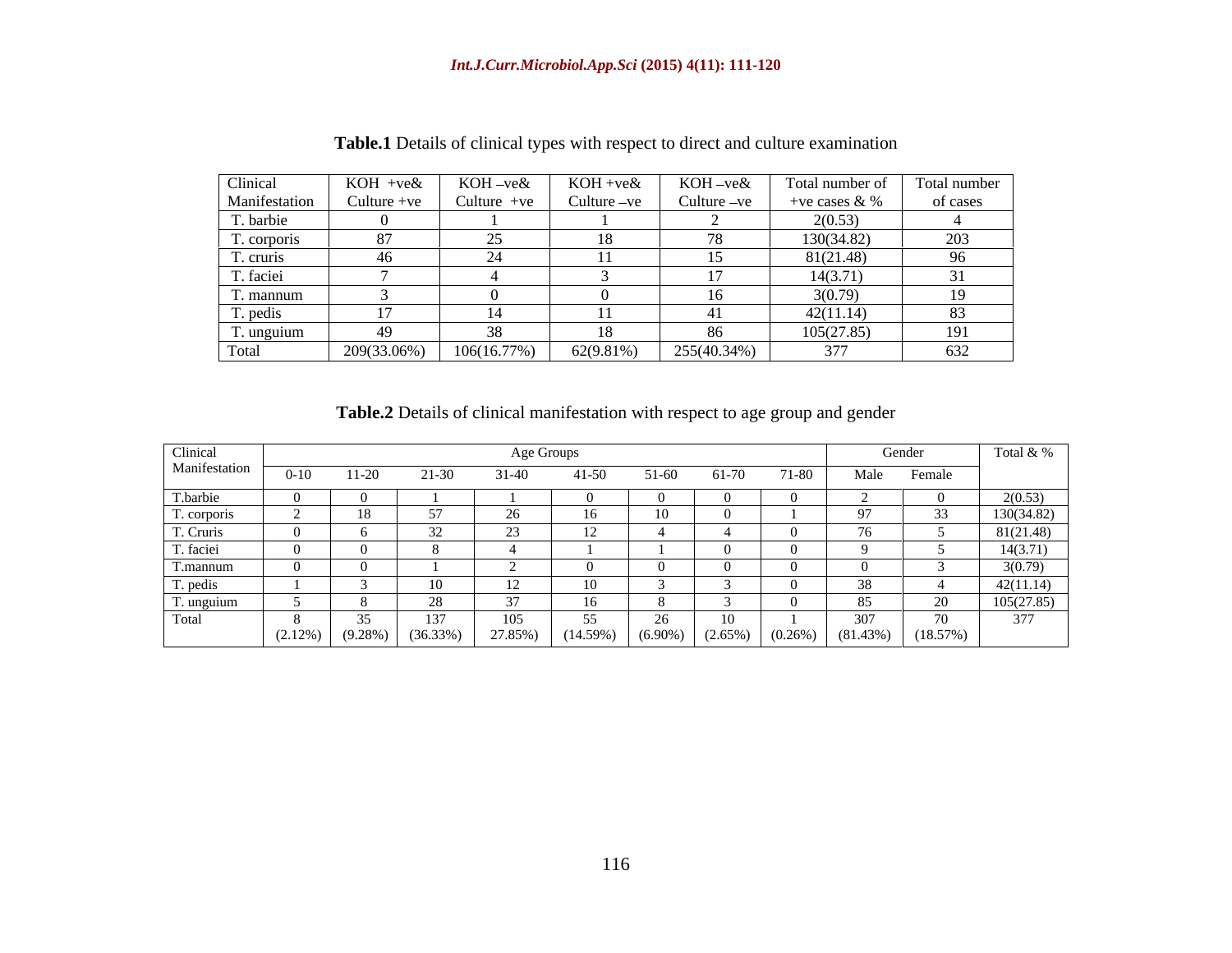#### *Int.J.Curr.Microbiol.App.Sci* **(2015) 4(11): 111-120**

| Clinical Manifestation $\Big  E$ . floccosum |              | $\mid$ T. mentagrophytes $\mid$ T. rubrum |                | Unknown    | Total and % |
|----------------------------------------------|--------------|-------------------------------------------|----------------|------------|-------------|
| ı'. barbie                                   |              |                                           |                |            | (0.31)      |
| T. corporis                                  |              |                                           |                |            | 112(35.55)  |
| T. cruris                                    |              |                                           |                |            | 70(22.22)   |
| T. faciei                                    |              |                                           |                |            | 11(3.49)    |
| f. mannum                                    |              |                                           |                |            | (0.95)      |
| T. pedis                                     |              |                                           |                |            | 21(9.84)    |
| T. unguium                                   |              |                                           |                |            | 87(27.62)   |
| l`otal                                       | $31(9.84\%)$ | 92(29.20%)                                | $158(50.15\%)$ | 34(10.79%) | 315         |

# **Table.3** Clinico-mycological correlation of dermatophytosis

# **Table.4** Published studies of dermatophytosis in different regions of India

| Author              | Years | Area                | Dermatophytosis<br>(% ) | Major causative agents                                     | Common clinical<br>manifestation                    |
|---------------------|-------|---------------------|-------------------------|------------------------------------------------------------|-----------------------------------------------------|
| Gupta et al.        | 1993  | Punjab              | 49.05                   | T.rubrum, E. floccosum,<br>T. violaceum, T.mentagrophytes  | T. corporis                                         |
| Patwardhan et al.   |       | 1999 Maharashtra    | 37.71                   | T.rubrum, T.mentagrophytes,<br>T. soudanense               | T. corporis, T. cruris                              |
| Bindu etal.         | 2002  | Kerala              | 41.33                   | T.rubr, T.mentagrophytes                                   | T. corporis, T. cruris                              |
| Grover and Roy      |       | 2003   West Bengal  | 70.5                    | T.tonsurans, T.rubrum                                      | T. pedis, T. cruris                                 |
| Peerapur etal.      | 2004  | Karnataka           | 74.5                    | T.mentagrophytes, T.rubrum,                                | T. cruris, T. corporis                              |
| Summana etal.       | 2004  | Andhra<br>Pradesh   | - 45                    | E. floccosum, M.audouinii<br>$\mid$ T.rubrum, T.violaceum  | T. corporis                                         |
| <b>Senand Rasul</b> | 2006  | Assam               | 51                      | T.mentagrophytes, E.floccosum,<br>T.violaceum, T.tonsurans | T. corporis, T. cruris,                             |
| Sharma and Sharma   | 2012  | Rajasthan           | 62.7                    | T.rubrum                                                   | T. unguium<br>T. corporis, T. cruris                |
| Balakumar etal.     | 2012  | Tamilnadu           | 78.4                    | T.rubrum, T.mentagrophytes                                 | T. corporis, T. cruris,                             |
| Bhavsar etal.       | 2012  | Gujarat             | 68.16                   | T.rubrum, T.mentagrophytes,                                | T. capitis<br>T. corporis, T. cruris                |
| Lyngdoh etal.       | 2013  | Meghalaya           | 38.22                   | E.floccosum, T.violaceum<br>T.rubrum, T.mentagrophytes     | T. pedis, T. corporis, T.                           |
|                     |       |                     |                         |                                                            | cruris                                              |
| Bhatia and Sharma   | 2014  | Himachal<br>Pradesh | 36.6                    | T.mentagrophytes, T.rubrum,<br>$M$ .gypseum                | T. corporis, T. cruris,<br>$\overline{1}$ . unguium |
| Gupta etal.         | 2014  | Madhya<br>Pradesh   | 55                      | T.rubrum                                                   | T. capitis, T. corporis,<br>T. unguium              |
| Kainthola et al.    |       | 2014   Uttarakhand  | 69.8                    | T.rubr T.mentagrophytes,                                   | T. capitis, T. corporis,                            |
|                     | 2014  |                     |                         | E.floccosum, T.verrucosum                                  | T. pedis                                            |
| Maity et al.        |       | Bihar               | 37.9                    | T.rubrum                                                   | T. corporis, T. cruris,<br>T. unguium               |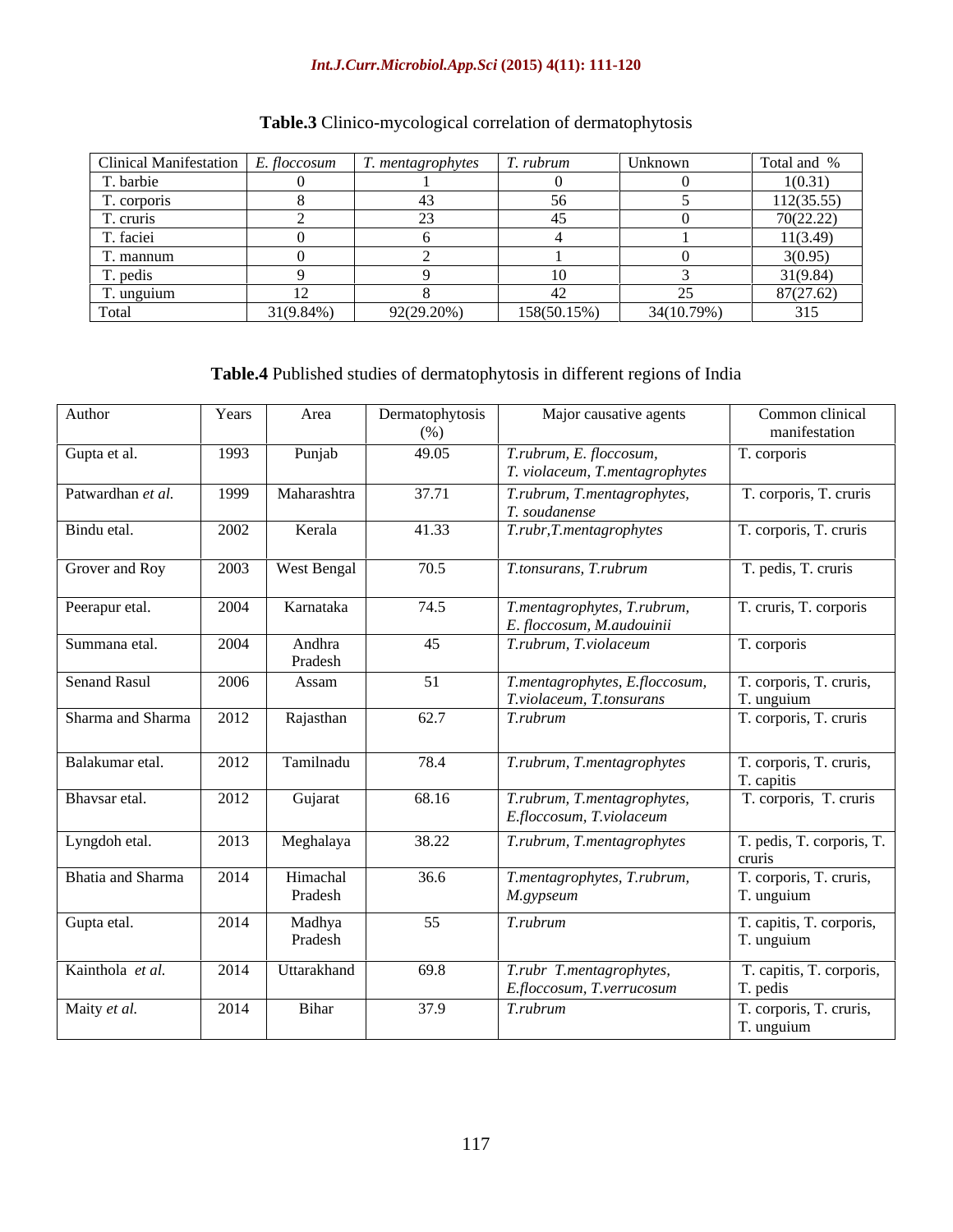

**Fig.1** Geographic distribution of published studies of dermatophytosis in India

The main reason behind this is the dermatophytosis in northeast India, emergence of NDM as primary agents of particularly the co-dominance of non superficial infections in nail which are dermatophytic fungi in cutaneous infection steadily but consistently disposing the suggesting, evolution and addition of new primary dermatophytic species due to their fast growing characteristics and better adapted to the nail plates.

It can be concluded that the present study The authors wish to acknowledge the gives an insight about the prevalence of commandant of the 155 Base Hospital, dermatophytosis and distribution pattern of Tezpur for their kind support to carry out the dermatophyte flora in Assam, northeastern region of India. The data also provideinformation regarding various **Reference** factors such as weather conditions, profession, social lifestyle and tourism, Aggarwal, A., Arora, U., Khanna, S. 2002. which are responsible for dermatophytosis in a region. Moreover, the published studies of dermatophytosis in India showed that the incidence of infection in a particular region<br>is directly correlated to the category of dermatophytes. Mycopathol. Mycol. is directly correlated to the category of dermatophytes. M<br>nopulation studied In addition the present  $\Delta ppl$ , 17:315–324. population studied. In addition, the present study highlights the current scenario of

dermatophytosis in northeast India, particularly the co-dominance of taxa in dermatophytosis.

#### **Acknowledgement**

work.

#### **Reference**

- Clinical and mycological study of superficial mycoses in Amritsar. *Indian J. Dermatol.,* 47(4): 218-20.
- Ajello, L. 1962. Present day concepts in the dermatophytes. *Mycopathol. Mycol. Appl.,* 17: 315–324.
- Ajello, L. 1968. A taxonomic review of the dermatophytes and related species.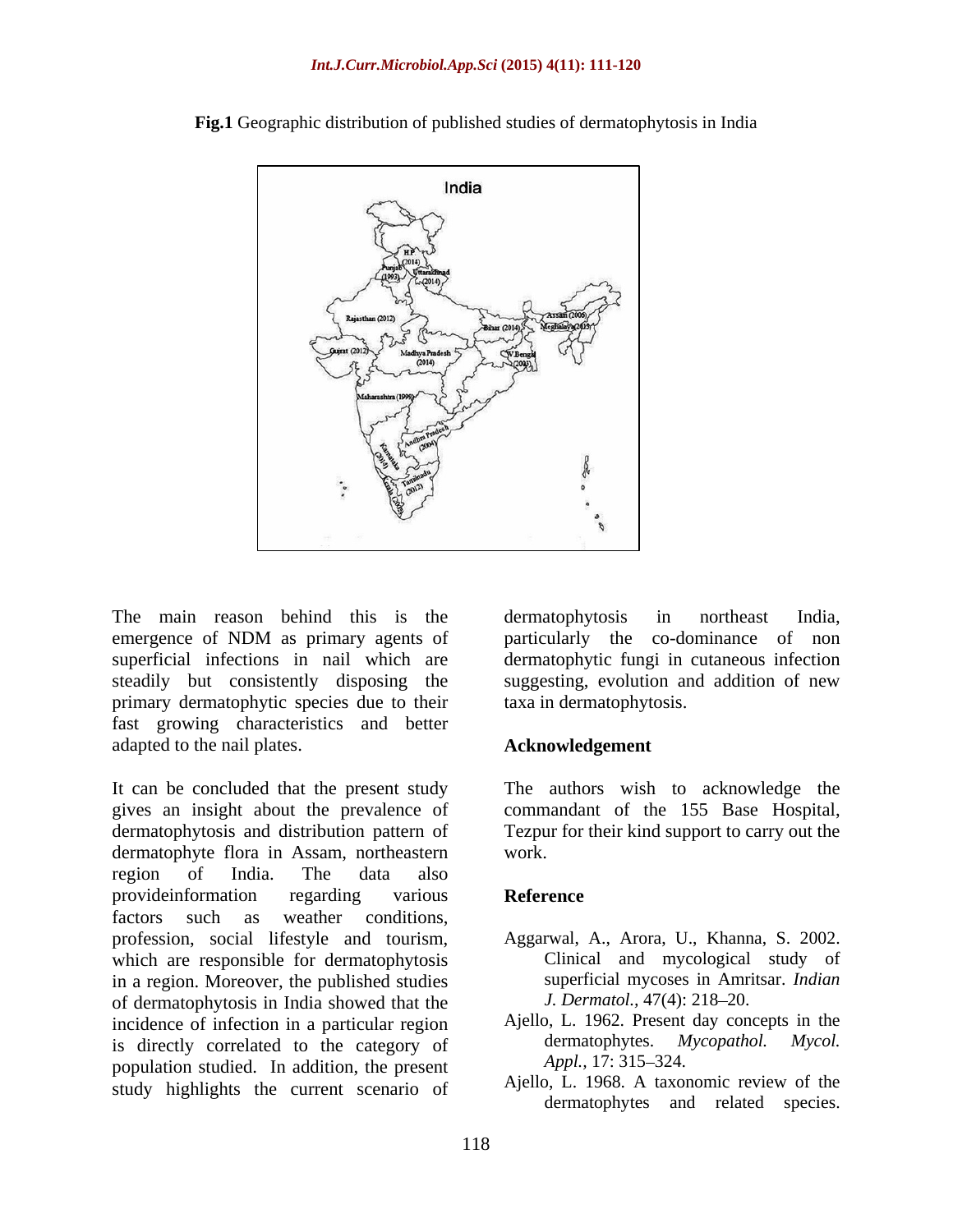- Ammen, M. 2010. Epidemiology of 114–6.
- Aya, S., Jose, R.F.M., Maria, E.H.M., Mauricio, M.O., Lphis, C., Clarisse
- Balakumar, S., Rajan, S., Thirunalasundari, T., Tiruchirapalli, Tamilnadu, India. *Asian*
- Bhatia, V.K., Sharma, P.C. 2014. dermatophytosis in human patients in
- Bhavsar, H.K., Modi, D.J., Sood, N.K., Shah, mycoses with clinical mycological
- Bindu, V., Pavithran, K. 2002. Clinico mycological Study of Dermatophytosis
- Dahl, M.V., Grando, S.A. 1994. Chronic
- mycological correlation of fingernail onychomycosis in eastern India. *Indian*
- Garg, A., Venkatesh, V., Singh, M., Pathak, 2004. Onychomycosis in Central India:
- Grover, W.C.S., Roy, C.P. 2003. Clinico mycosis in a hospital in North-East

*Sabouraudia* 6: 147 159. India. *Med. J. Arm. Forces India,* 59(2):  $114 - 6.$ 

- superficial fungal infections. *Clin.*  Gupta, C.M., Tripathi, K., Tiwari, S., Rathore, *Dermatol.,* 28(2): 197 201. Y., Nema, S., Dhanvijay, A.G. 2014. Mattilde, R., Nancy, A.G., Celso, J.G., profile of dermatophytosis in Central Current trends of clinicomycological India. *J. Dent. Med. Sci.*, 13(10): 23-26.
- Z.L.A. 2004. Brazilian Ashkenazic Jews Irene, W., Summerbell, R.C. 1995. The with chronic dermatophytosis caused by dermatophytes. *Clin. Microbiol. Rev.,* 8: *Trichophyton rubrum*. *Braz. J.* 240 259.
- *Microbiol.,* 35: 69 73. Kainthola, A., Gaur, P., Dobhal, A., Sundriyal, Jeeva, S. 2012. Epidemiology of dermatophytosis in and around Himalayan region, Uttarakhand, India. S. 2014. Prevalence of dermatophytoses in rural population of Garhwal *Int. Res. J. Med. Sci.,* 2(8): 9-12.
- *Pac. J. Trop. Dis.,* 2(4): 286 289. Kaur, R., Kashyap, B., Bhalla, P. 2008. Epidemiological studies on diagnosis and management. *Indian J.* Onychomycosis- epidemiology, *Med. Microbiol., 26(2): 108-116.*
- Himachal Pradesh, India. *Springerplus,* Lakshmanan, A., Ganeshkumar, P., Mohan, S. 3: 134. R., Hemamalini, M., Madhavan, R. H.S. 2012. A study of superficial of dermatomycoses in rural India. *Indian*  2015. Epidemiology and clinical pattern *J. Med. Microbiol.,* 33(5): 134 136.
- profile in tertiary care hospital in Lyngdoh, C.L., Lyngdoh, W.V., Choudhury, Ahmedabad, Gujarat. *National J. Med.* B., Sangama, K.A., Bora, I., Khyriem, *Res.*, 2(2): 160–164. **A.B.** 2014. Clinico-mycological profile of dermatophytosis in Meghalaya. *Int. J. Med. Public Health, 3(4): 254-256.*
- in Calicut. *Indian J. Dermatol. Venereol.* Maity, P.P., Nandan, K., Dey, S. 2014. *Leprol.*, 68: 259–61. Clinico-mycological profile of dermatophytosis: What is special about tertiary care hospital in Eastern Bihar, *Trichophyton rubrum*? *Adv. Dermatol.,* India. *J. Evol. Med. Dent. Sci.,* 3(29):  $9: 97-109.$  8263-8269. Clinico-mycological profile of dermatophytosis in patients attending a 8263–8269.
- Das, N.K., Ghosh, P., Das, S., Bhattacharya, Mattada, R.R., Das, T.K., Zachariah, K. 1982. S., Dutta, R.N., Sengupta, S.R. 2008. A study on the etiological agent and clinic- toe-webs of service personnel stationed Dermatophytes from apparently healthy in Northeastern Region of India. *Defence Sci. J.,* 32(3): 197–199.
	- *J. Dermatol..* 53(2): 75 79. Maulingkar, S.V., Pinto, M.J., Rodrigues, S. K.P., Kaushal, G.P., Agarwal, S.K. 2014. A clinic-mycological study of dermatophytoses in Goa, India. *Mycopathologia,* 178(3-4): 297–301.
	- A clinic-etiologic correlation. *Int. J.* Menan, E.I., Zongo-Bonou, O., Rout, F. Kiki- *Dermatol.,* 43: 498–502. **Barco, P.C., Yavo, W., N'Guessan, F.N.** *Barco, P.C.*, Yavo, W., N'Guessan, F.N. mycological profile of superficial children from Ivory Coast (western *et al.* 2002. Tinea capitis in school Africa).A 1998-1999 cross-sectional